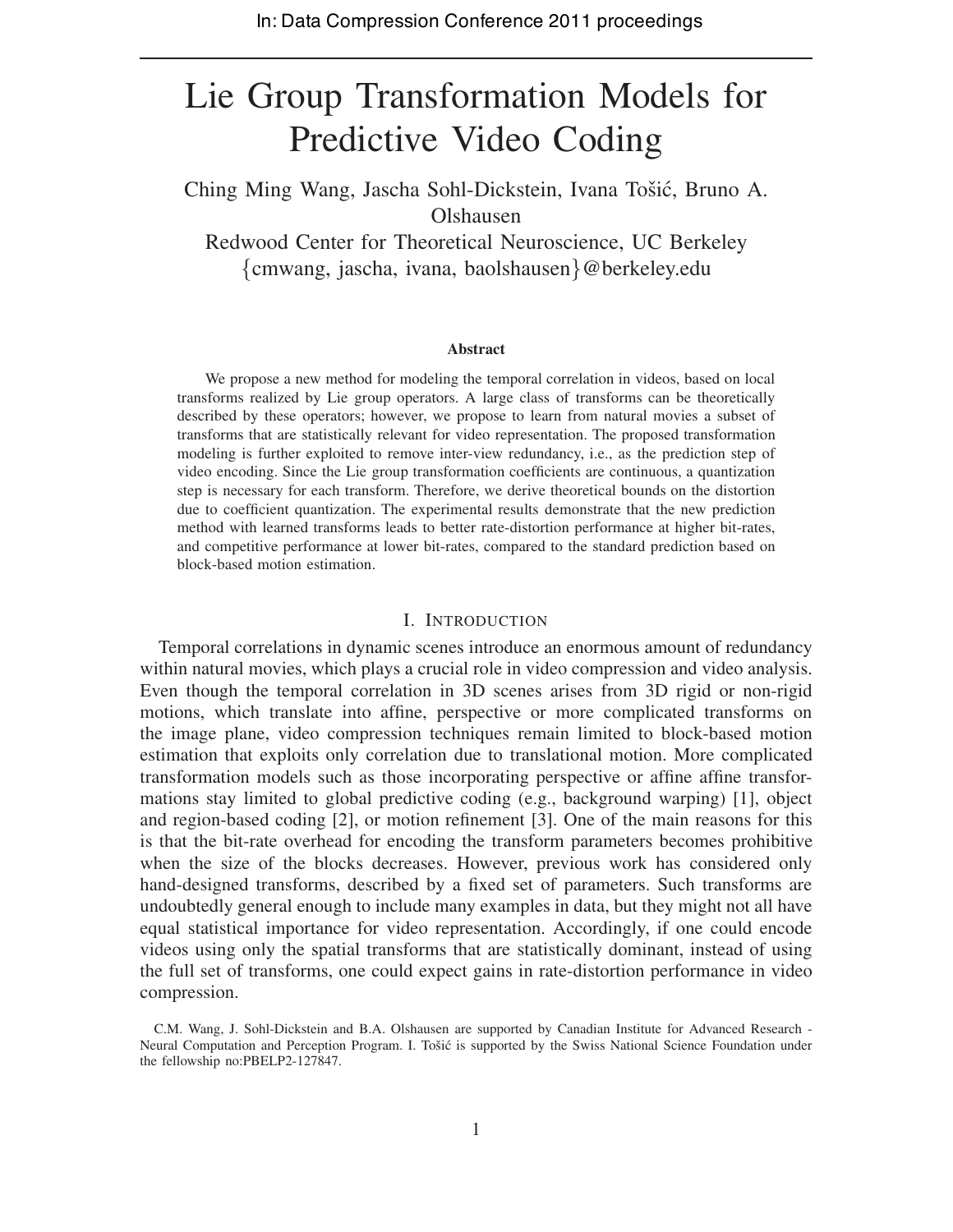The idea of learning a Lie, or continuous transformation, group representation of the dynamics which occur in the visual world was first introduced by Rao et al [4]. A large class of visual transformations, including all the affine transformations, intensity changes due to changes in lighting, contrast changes and spatially localized versions of all the preceding, can be described simply using Lie group operators. Although directly training such a model is of prohibitive computational complexity, one can efficiently learn Lie operators by re-parameterizing them in terms of their eigenvectors and eigenvalues, as we have previously shown in [5]. By additionally introducing transformation specific blurring operators, we can robustly infer transformations between frames of video in a multi-scale fashion using the learned operators.

We propose to learn Lie group transforms from natural movies and to exploit them for modeling inter-frame correlation within the prediction step of a hybrid video coding scheme. Each block in a prediction frame is approximated by a cascade of Lie operators applied to the corresponding region and its immediate surround in the reference frame. We derive bounds on distortion due to coefficient quantization. To the best of our knowledge, the proposed scheme represents the first predictive video coder based on transformations learned directly from visual data. Experimental results show that the prediction with the simplest transforms, that are translations, provide better rate-distortion performance by up to 1 dB at higher bit-rates compared to block-based motion estimation. Moreover, predictions with additional learned transforms, which represent more complex motion structures, offer even better quality of the predicted frame without requiring a large coding overhead.

The paper is structured as follows. In Section II, we briefly overview the theory of modeling the dynamics in visual scenes by Lie group operators, and describe an efficient method for learning those transforms from natural videos. In Section III we describe the proposed coding scheme and provide a distortion analysis for quantization of the coefficients for learned transformations. We give the experimental results in Section IV, and conclude the paper in Section V.

## II. LEARNING LIE GROUP TRANSFORMATIONS

Consider the class of continuous transformations described by the first order differential equation [4]

$$
\frac{\partial \mathbf{x}(s)}{\partial s} = \mathbf{A} \mathbf{x}(s),\tag{1}
$$

whose solution is

$$
\mathbf{x}(s) = e^{\mathbf{A}s}\mathbf{x}(0) = \mathbf{T}(s)\mathbf{x}(0).
$$
 (2)

Here  $A \in \mathbb{R}^{N \times N}$  is an infinitesimal transformation operator and the generator of the Lie group;  $s \in \mathcal{R}$  is a coefficient which modulates the amount of transformation;  $T(s) = e^{As}$ is a matrix exponential defined by its Taylor expansion and  $x(s) \in \mathbb{R}^{N \times 1}$  is the signal  $x(0)$  transformed by A to a degree controlled by s.

The transformations of this form can be used to model the changes between adjacent frames  $\mathbf{x}^{(t)}, \mathbf{x}^{(t+1)} \in \Re^{N \times 1}$  in video. We first overview the case of a single transform and then generalize to multiple ones. The goal of modeling the dynamics of video by Lie group operators is to find the model parameters A (adapted over an ensemble of video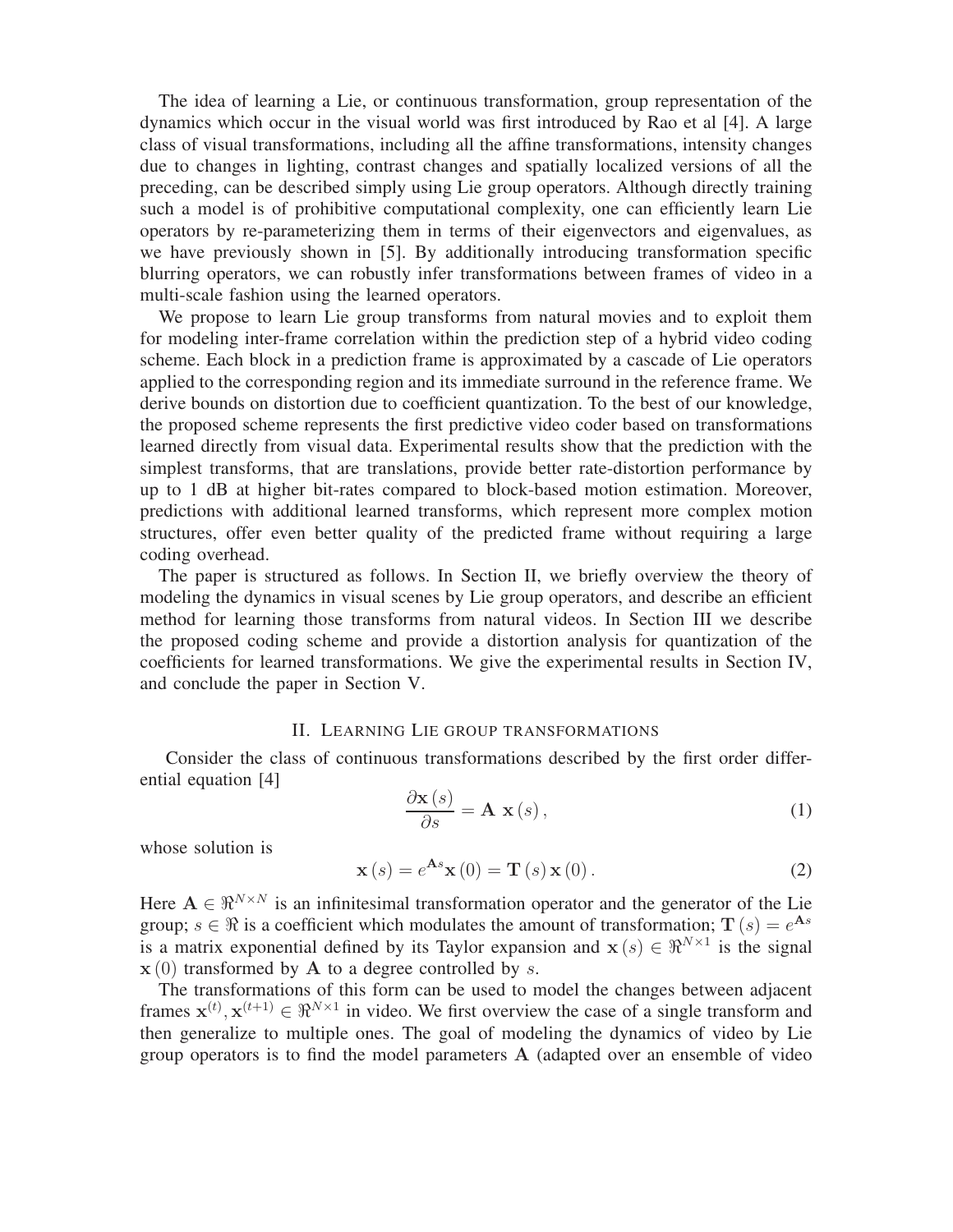image sequences) and coefficients  $s^{(t-1)}$  (inferred for each pair of frames) that minimize the reconstruction error

$$
E_r = \sum_{t} ||\mathbf{x}^{(t+1)} - \mathbf{T}(s^{(t)}) \mathbf{x}^{(t)}||_2^2.
$$
 (3)

Estimating model parameters A is usually achieved by learning from a large batch of data samples. In order to derive a learning rule for A, it is necessary to compute the gradient  $\frac{\partial e^{As}}{\partial A}$ . This can be done efficiently if A is rewritten in terms of its eigendecomposition  $\mathbf{A} = \mathbf{U} \mathbf{\Lambda} \mathbf{U}^{-1}$  and learning is instead performed directly in terms of U and  $\Lambda$ <sup>1</sup>. U  $\in \mathbb{C}^{N \times N}$  is a complex matrix consisting of the eigenvectors of A, and  $\Lambda \in \mathbb{C}^{N \times N}$  is a complex diagonal matrix holding the eigenvalues of A. The matrices must be complex in order to facilitate periodic transformations, such as rotation. Recall also that the eigenvectors U of a matrix A need not be orthonormal. The benefit of this representation is that

$$
e^{\mathbf{U}\mathbf{\Lambda}\mathbf{U}^{-1}s} = I + \mathbf{U}\mathbf{\Lambda}\mathbf{U}^{-1}s + \frac{1}{2}\mathbf{U}\mathbf{\Lambda}\mathbf{U}^{-1}\mathbf{U}\mathbf{\Lambda}\mathbf{U}^{-1}s^2 + \dots = \mathbf{U}e^{s\mathbf{\Lambda}}\mathbf{U}^{-1}
$$
(4)

where the matrix exponential of a diagonal matrix is simply the element-wise exponential of its diagonal entries. This representation therefore replaces the full matrix exponential by two matrix multiplications and an element-wise exponential, and thus greatly facilitates learning.

Unfortunately, the reconstruction error described by Eq. 3 is typically highly nonconvex in s and contains many local minima. To overcome this problem, we propose an alternative transformation, motivated by image matching algorithms [6]–[9], which adaptively smooths the error function in terms of the transformation coefficient. This is achieved by averaging over a range of transformations using a Gaussian distribution for the coefficient values

$$
\mathbf{T}\left(\mu,\sigma\right) = \int_{-\infty}^{\infty} \mathbf{T}\left(s\right) \frac{1}{\sqrt{2\pi}\sigma} e^{\frac{||s-\mu||^2}{2\sigma^2}} ds = \mathbf{U} e^{\mu \mathbf{\Lambda}} e^{\frac{1}{2}\mathbf{\Lambda}^2 \sigma^2} \mathbf{U}^{-1}
$$
(5)

and replacing  $T(s)$  with  $T(\mu, \sigma)$  in Eq. 3. The error is now minimized with respect to both  $\mu$  and  $\sigma$ . Increasing  $\sigma$  blurs the signal along the transformation direction given by  $A = U\Lambda U^{-1}$ , allowing local minima to be escaped. In the case of translation, for instance, this averaging over a range of transformations blurs the image along the direction of translation. During simultaneous inference of  $\mu$  and  $\sigma$ , images are matched first at a coarse scale, and the match refines as the blurring of the image decreases.

The model presented above can be extended to multiple transformations by concatenating transformations in the following way:

$$
\mathbf{T}_{\bar{n}}\left(\mu,\sigma\right) = \mathbf{T}_1\left(\mu_1,\sigma_1\right) \mathbf{T}_2\left(\mu_2,\sigma_2\right) \dots = \prod_{k=1}^n \mathbf{T}_k\left(\mu_k,\sigma_k\right) \tag{6}
$$

$$
\mathbf{T}_{k} \left( \mu_{k}, \sigma_{k} \right) = \mathbf{U}_{k} e^{\mu_{k} \mathbf{\Lambda}_{k}} e^{\frac{1}{2} \mathbf{\Lambda}_{k}^{2} \sigma_{k}^{2}} \mathbf{U}_{k}^{-1}
$$
\n(7)

where k indexes the transformation and  $\bar{n}$  indicates a concatenation of transformations with indexes 1, .., *n*. Note that the transformations  $T_k(\mu_k, \sigma_k)$  do not commute in general,

<sup>&</sup>lt;sup>1</sup>This change of form enforces the restriction that  $A$  be diagonalizable. By construction, the  $A$  matrices learned with this algorithm are diagonalizable. A large variety of transformations, including all affine transforms, can be represented in this form.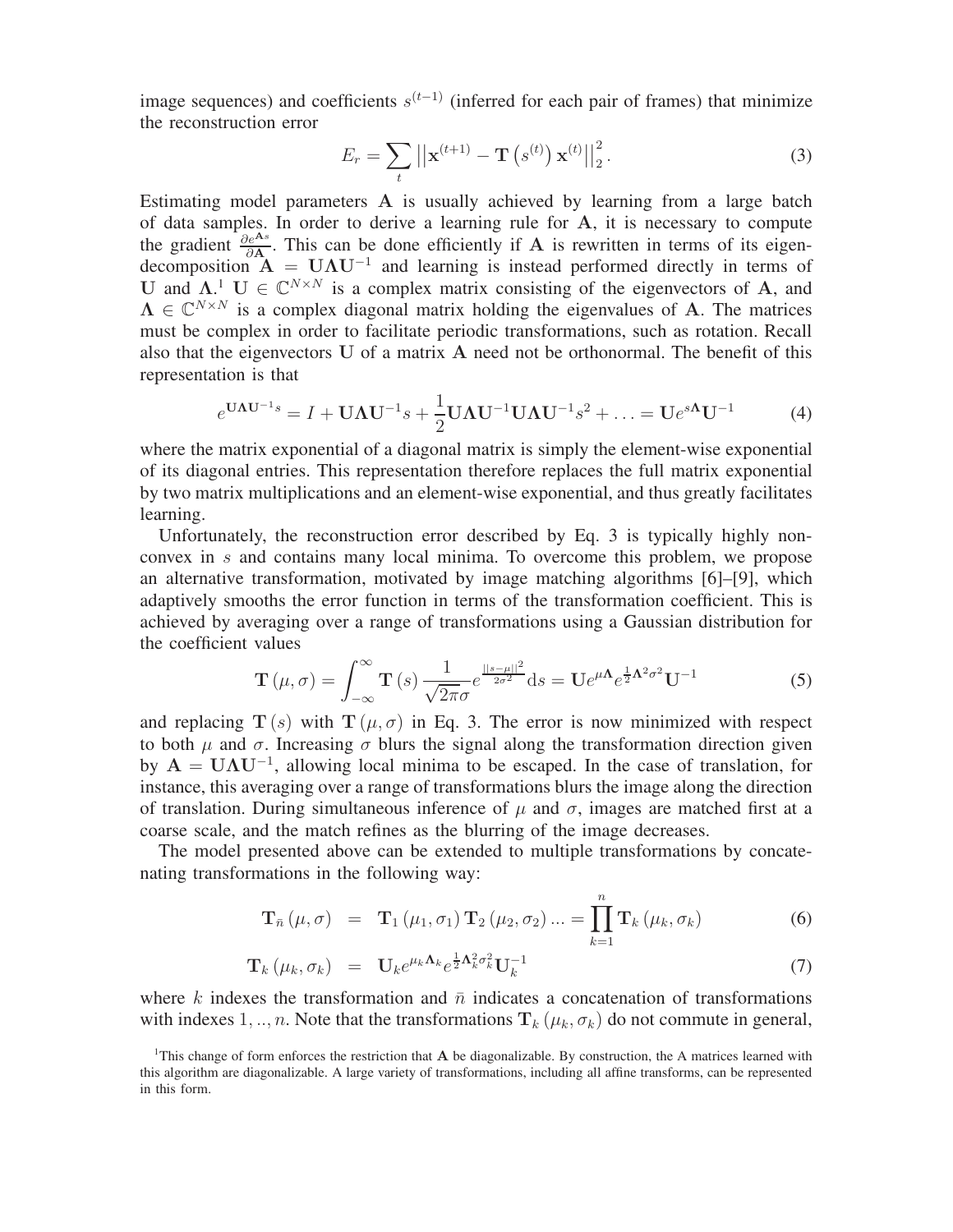

Fig. 1. Predictive hybrid video coder based on Lie Group transforms.

and thus the ordering of the terms in the product must be maintained. Also note that, again due to the lack of commutativity, transformation operators concatenated in this way may no longer form a Lie group, although they still allow a rich description of the transformations in natural scenes.

Finally, the full model's objective function is

$$
E = \sum_{t} \left| \left| \mathbf{x}^{(t+1)} - \mathbf{T}_{\bar{n}} \left( \mu, \sigma \right) \mathbf{x}^{(t)} \right| \right|_{2}^{2} + \eta_{n} \sum_{t,k} \mu_{k} \left| \left| \mathbf{A}_{k} e^{\frac{\mu_{k}}{2} \mathbf{A}_{k}} \mathbf{x}^{(t)} \right| \right|_{2} + \eta_{\sigma} \sum_{t,k} (\sigma_{k})^{2}, \quad (8)
$$

where the final two regularization terms, described in more detail in [5], encourage the transformations to find the most direct path between initial and final frames, and speed convergence of the operators.

Learning of U and  $\Lambda$  can be performed via a variational Expectation-Maximization strategy, where the training data consists of a set of image patches from adjacent frames in natural video. A rescaling process is necessary to remove degeneracies between  $U_k$ and  $U_k^{-1}$ . A more detailed description of the optimization scheme, along with derivatives of the energy function  $E$ , can be found in [5].

## III. LEARNED LIE GROUP TRANSFORMATIONS FOR PREDICTIVE VIDEO CODING

The model described in the previous section offers an efficient way to learn statistically important transformations that occur in natural videos. Such transforms can be beneficial in designing the prediction step in standard hybrid video coders. The block-based motion estimation and compensation, used in todays video coders, can be replaced by the estimation of Lie group transformation coefficients, as shown in Figure 1. For each block, the encoder finds parameters  $(\mu_k, \sigma_k)$ ,  $k = 1, ..., n$ , which minimize the objective function  $E$ , where  $n$  is the total number of considered transforms. This is done within the block denoted as **LGI**, which stands for Lie Group Inference. **LGT** stands for the Lie Group Transform given by  $\mathbf{x}^{(t+1)} = T_{\bar{n}}(\mu, \sigma) \mathbf{x}^{(t)}$ . Since the Lie transformation coefficients  $(\mu, \sigma)$ are continuous, we first have to quantize them and analyze the distortion introduced by the quantization.

## *A. Quantization of coefficients: distortion analysis*

The total distortion between the original patch and the decoded patch is:

$$
D_{tot} = \|\mathbf{x}^{(t+1)} - \hat{\mathbf{x}}^{(t+1)}\|^2 \le \|\mathbf{x}^{(t+1)} - \tilde{\mathbf{x}}^{(t+1)}\|^2 + \|\tilde{\mathbf{x}}^{(t+1)} - \hat{\mathbf{x}}^{(t+1)}\|^2 = D_a + D_q, \quad (9)
$$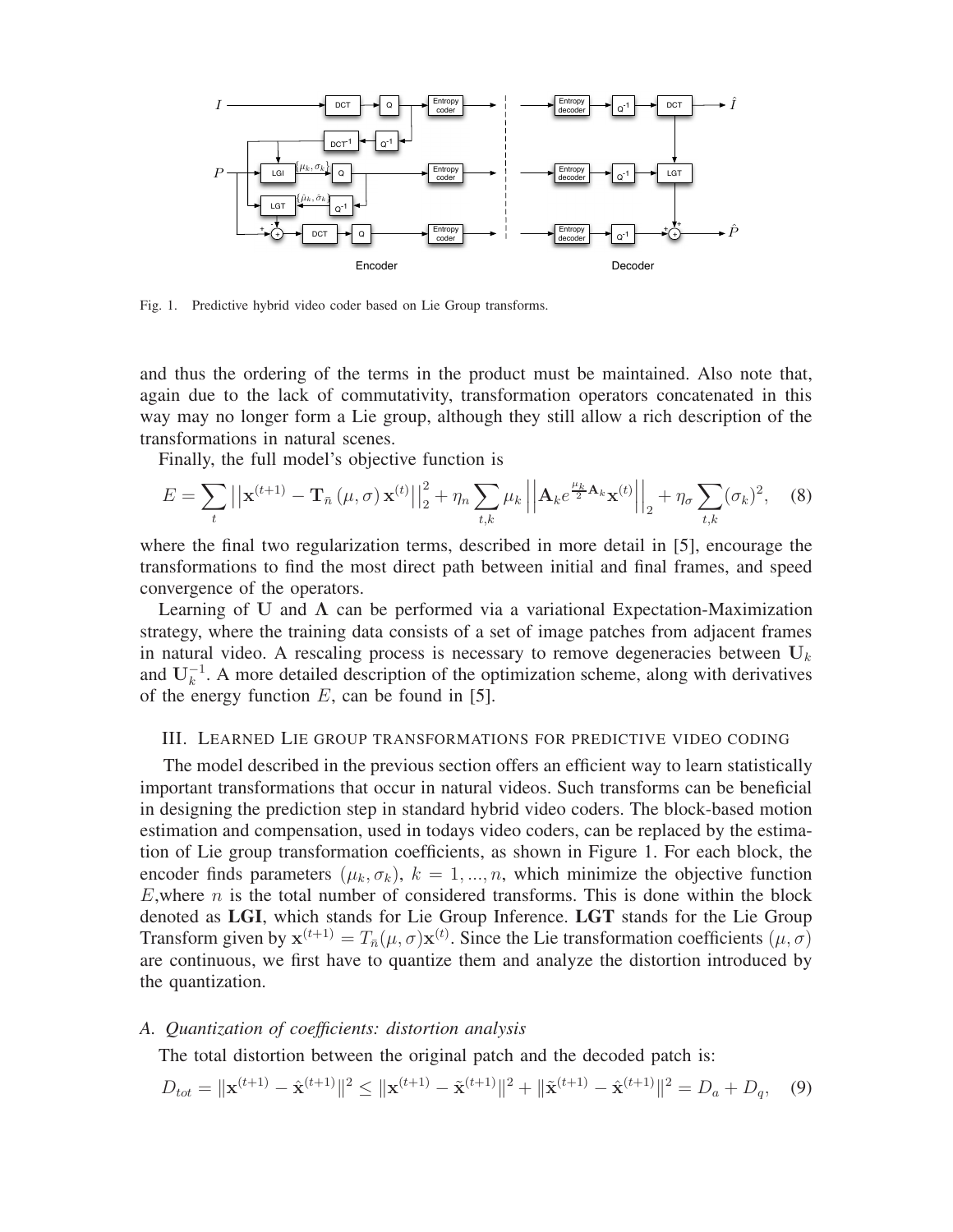where  $D_a$  is the distortion due to the approximation error in the inference process,  $D_q$  is the distortion due to quantization of the transform coefficients  $\mu$  and  $\sigma$ ;  $\hat{\mathbf{x}}^{(t+1)} = \hat{\mathbf{T}}_{\bar{n}} \mathbf{x}^{(t)}$ and  $\tilde{\mathbf{x}}^{(t+1)} = \mathbf{T}_{\bar{n}} \mathbf{x}^{(t)}$ . For algebraic clarity, we will develop the distortion-quantization relationship for  $\mu$  only. However, a relationship can be derived for  $\sigma^2$  as well by following a nearly identical derivation. Let us denote the vector of coefficients  $\mu_k$ , where  $k = 1, ..., n$ represents the transformation index, as  $\mu$ . Accordingly, its quantized version is denoted as  $\hat{\mu}$ , and the vector of quantization errors is  $\Delta \mu$ . T<sub> $\bar{n}$ </sub> is thus the transform using the quantized coefficient  $\hat{\mu}$ ,  $T_{\bar{n}} = T_{\bar{n}}(\hat{\mu}, \sigma)$ . Substituting this back into Eq. 9, we get

$$
D_q = \|\mathbf{T}_{\bar{n}}\mathbf{x}^{(t)} - \hat{\mathbf{T}}_{\bar{n}}\mathbf{x}^{(t)}\|^2 = \|(\mathbf{T}_{\bar{n}} - \hat{\mathbf{T}}_{\bar{n}})\mathbf{x}^{(t)}\|^2 = (\mathbf{x}^{(t)})^{\mathsf{T}}\Delta \mathbf{T}_{\bar{n}}^{\mathsf{T}}\Delta \mathbf{T}_{\bar{n}}\mathbf{x}^{(t)}.
$$
 (10)

Using the form of the transform given in Eq. 6, we obtain

$$
\Delta \mathbf{T}_{\bar{n}} = \prod_{k=1}^{n} \mathbf{U}_{k} e^{\mu_{k} \mathbf{\Lambda}_{k}} e^{\frac{1}{2} \mathbf{\Lambda}_{k}^{2} \sigma_{k}^{2}} \mathbf{U}_{k}^{-1} - \prod_{k=1}^{n} \mathbf{U}_{k} e^{\hat{\mu}_{k} \mathbf{\Lambda}_{k}} e^{\frac{1}{2} \mathbf{\Lambda}_{k}^{2} \sigma_{k}^{2}} \mathbf{U}_{k}^{-1}.
$$
 (11)

Writing  $e^{\hat{\mu}_k \Lambda_k}$  as a Taylor expansion around  $e^{\mu_k \Lambda_k}$ , we have

$$
e^{\hat{\mu}_k \mathbf{\Lambda}_k} = e^{\mu_k \mathbf{\Lambda}_k} + \Delta \mu_k \mathbf{\Lambda}_k e^{\mu_k \mathbf{\Lambda}_k} + \dots \tag{12}
$$

Since the errors  $\Delta \mu_k$ ,  $k = 1, ..., n$ , are typically small, especially in medium and high bit-rate regimes, we can approximate  $\Delta T_{\bar{n}}$  using the zeroth and first order terms. We substitute Eq. 12 back into Eq. 11, expand the product, drop the higher order terms in  $\Delta \mu$ , and obtain

$$
\Delta \mathbf{T}_{\bar{n}} = \prod_{k=1}^{n} \mathbf{U}_{k} e^{\mu_{k} \mathbf{\Lambda}_{k}} e^{\frac{1}{2} \mathbf{\Lambda}_{k}^{2} \sigma_{k}^{2}} \mathbf{U}_{k}^{-1} - \prod_{k=1}^{n} \mathbf{U}_{k} \left[ e^{\mu_{k} \mathbf{\Lambda}_{k}} + \Delta \mu_{k} \mathbf{\Lambda}_{k} e^{\mu_{k} \mathbf{\Lambda}_{k}} + \ldots \right] e^{\frac{1}{2} \mathbf{\Lambda}_{k}^{2} \sigma_{k}^{2}} \mathbf{U}_{k}^{-1} \tag{13}
$$

$$
=\prod_{k=1}^{n} \mathbf{T}_{k} \left(\mu_{k}, \sigma_{k}\right)-\prod_{k=1}^{n} \mathbf{T}_{k} \left(\mu_{k}, \sigma_{k}\right) \tag{14}
$$

$$
- \sum_{l=1}^{n} \left( \prod_{k=1}^{l-1} \mathbf{T}_{k} \left( \mu_{k}, \sigma_{k} \right) \right) \mathbf{U}_{l} \Delta \mu_{l} \mathbf{\Lambda}_{l} e^{\mu_{l} \mathbf{\Lambda}_{l}} e^{\frac{1}{2} \mathbf{\Lambda}_{l}^{2} \sigma_{l}^{2}} \mathbf{U}_{l}^{-1} \left( \prod_{k=l+1}^{n} \mathbf{T}_{k} \left( \mu_{k}, \sigma_{k} \right) \right) - \sum_{l=1}^{n} \sum_{m=1}^{n} \dots
$$
  

$$
\Delta \mathbf{T}_{\bar{n}} \approx \sum_{l=1}^{n} \Delta \mu_{l} \mathbf{M}^{l}
$$
 (15)

$$
\mathbf{M}^{l} = -\left(\prod_{k=1}^{l-1} \mathbf{T}_{k}\left(\mu_{k}, \sigma_{k}\right)\right) \mathbf{U}_{l} \mathbf{\Lambda}_{l} e^{\mu_{l} \mathbf{\Lambda}_{l}} e^{\frac{1}{2} \mathbf{\Lambda}_{l}^{2} \sigma_{l}^{2}} \mathbf{U}_{l}^{-1} \left(\prod_{k=l+1}^{n} \mathbf{T}_{k}\left(\mu_{k}, \sigma_{k}\right)\right).
$$
 (16)

This gives us a quadratic form for the quantization distortion  $D_q$ ,

$$
D_q \approx \Delta \mu^{\mathsf{T}} \mathbf{Q} \Delta \mu,\tag{17}
$$

where the coupling matrix  $Q$  is quadratic in  $x^{(t)}$ , i.e.

$$
Q_{kl} = \mathbf{x}^{(t)\mathsf{T}} \left(\mathbf{M}^{k\mathsf{T}} \mathbf{M}^{l}\right) \mathbf{x}^{(t)}.
$$
 (18)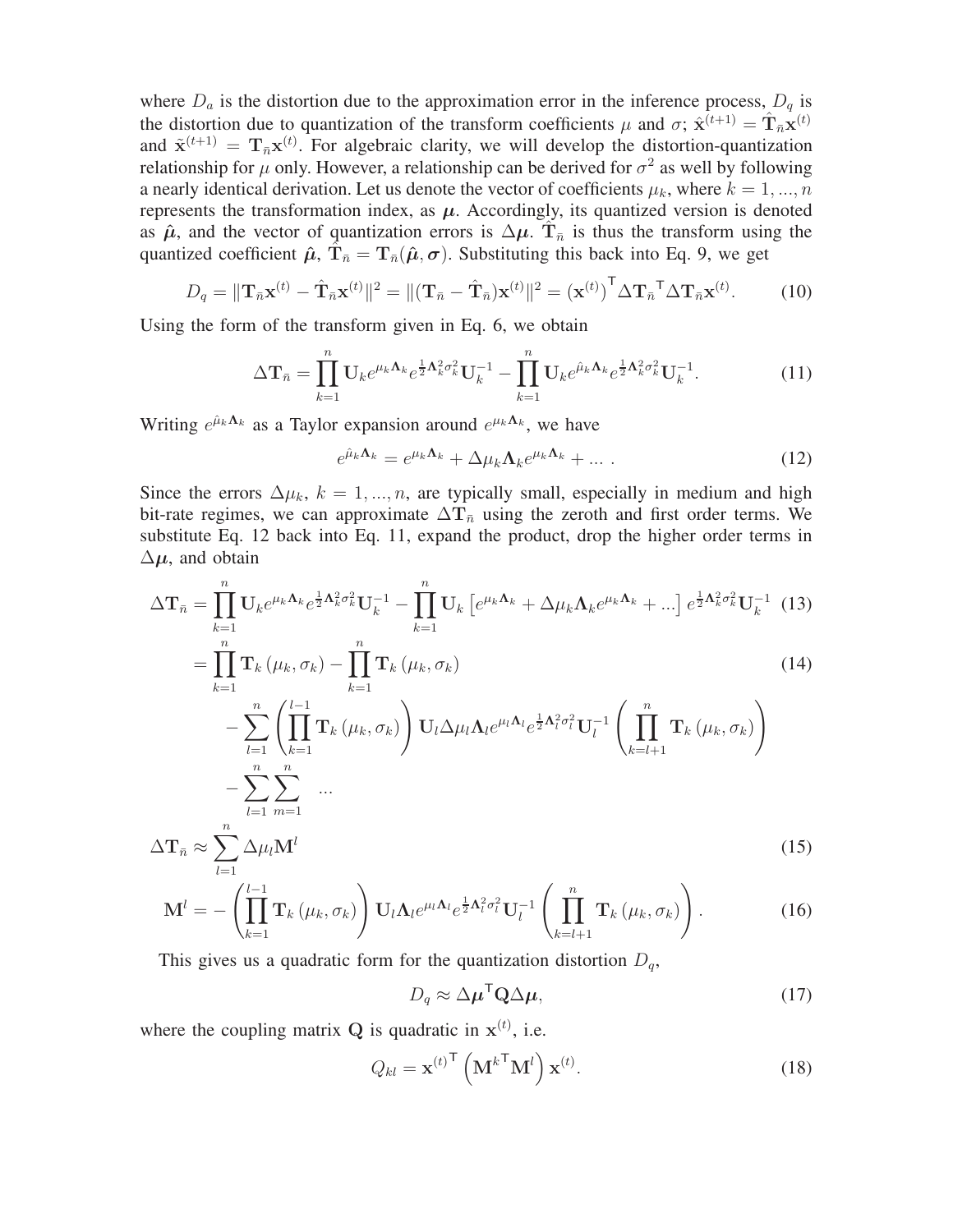## IV. EXPERIMENTAL RESULTS

# *A. Implementation of learning Lie group transformations*

Transformation models were trained on video clips extracted from BBC's documentary series *Animal World*. They can be obtained from Hans Van Hateren's repository at *http://hlab.phys.rug.nl/vidlib*. The video clips contain footage of animals dwelling in grassland and rivers. The video contains many types of motion, including camera panning, tracking, object motion, and occlusion.

The training data was  $17 \times 17$  pixel image patch pairs cropped randomly from consecutive video frames. A 4 pixel buffer was applied during learning, meaning that the mean squared reconstruction error (the first term in Eq. 8) was evaluated only within the central  $9 \times 9$  region of the images. The rest of the patch represents the search window. Hence, the model can use information inside the buffer region to reconstruct the central region, without penalizing reconstruction error in the buffer region. This setup is used to provide a search region of  $9 \times 9$  pixels in the reference frame for the  $9 \times 9$  image patch.

We trained models with a number of additional operators, alongside hard-coded horizontal and vertical translation operators (easily described in analytic form). We chose to hard-code translation partly because it has been shown to account for a majority of the transformation in natural video [10]–[12]. Additionally it allows us to make a meaningful comparison of the proposed video coding scheme based on translations + learned transformations against standard video prediction that uses motion estimation based purely on translations. In a separate test we trained 15 transformations starting from random initial conditions on the same data set. Several of those transformations learned translation along multiple directions, reinforcing the idea that translation is a reasonable operator to hard code. The remainder became intensity scaling, contrast scaling, and spatially localized translation operators, as well as a few operators which defy simple interpretation.

## *B. Evaluation of the proposed prediction model*

To test the performance of different learned models, 2000 image patch pairs were extracted randomly from sequences in *Animal World* that were not used during training. We first evaluated the Peak-Signal to Noise Ratio (PSNR) between the second patch in a chosen pair and its prediction from the first patch, using different prediction models: 1) block-based motion estimation using exhaustive search with single, half and quarter pixel accuracy; and 2) Lie group transformations with two continuous translation operators and 1, 2, 3 and 4 learned transformation operators. Figure 2 shows the average PSNR comparison for all these models. The continuous translation model outperforms exhaustive search methods even at quarter pixel resolution. This is expected, since the continuous transformation coefficients have double precision, unlike motion vectors with limited (quarter-pixel at most) precision. It is also important to note that the PSNR increases when the  $\sigma$  variable is introduced in the inference of the Lie group transformations (note the difference between the fourth and the fifth bar in Figure 2). Recall that  $\sigma$  smoothes the image patch in an operator specific fashion - in this case along the direction of translation. It therefore allows the higher spatial frequencies in the horizontal or vertical direction to be attenuated in the transformed patch when this will lead to a better reconstruction.

The most important observation is that the PSNR of the prediction increases as a function of the number of transformations used for prediction. This is an important result,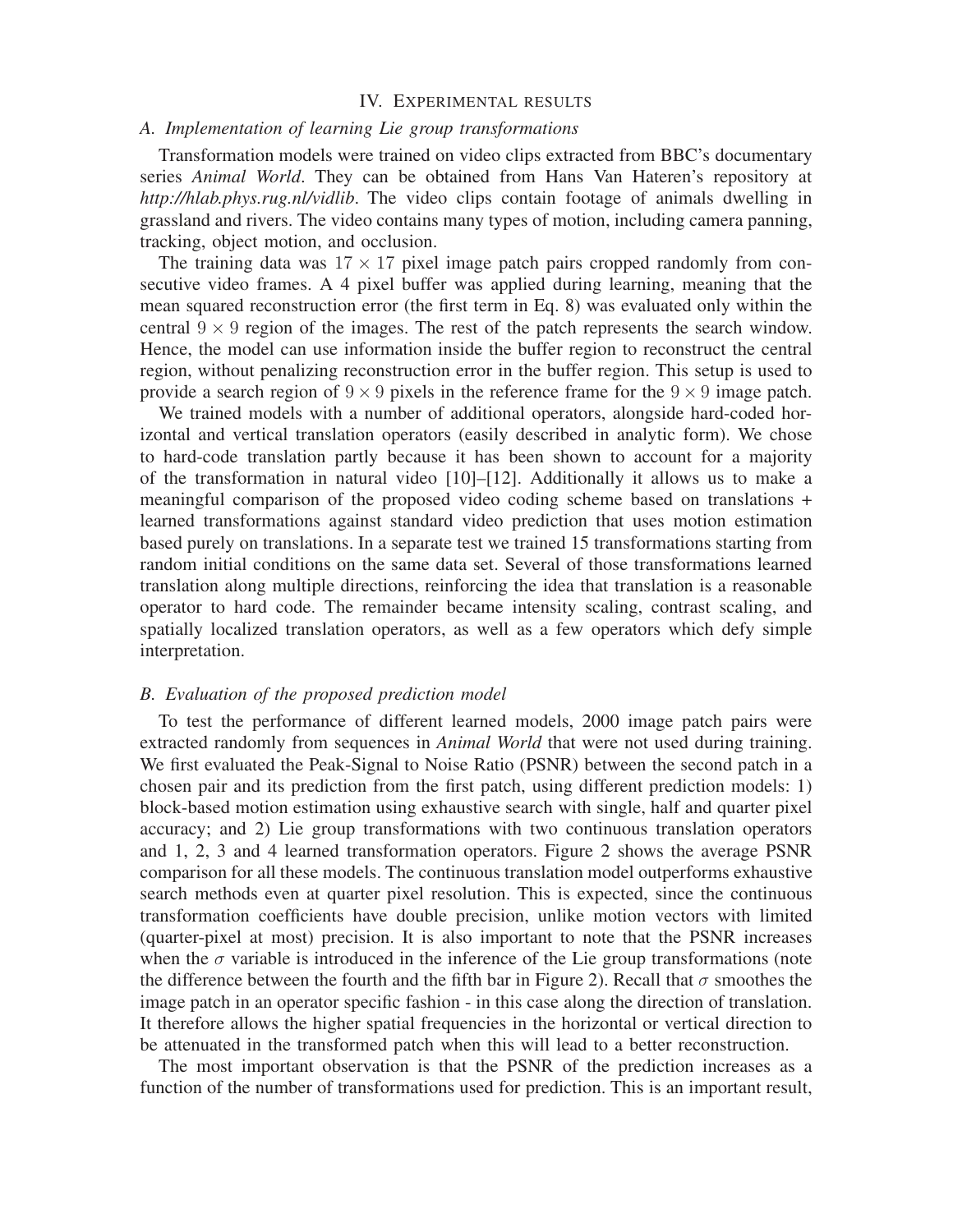

Fig. 2. PSNR of the reconstruction of 2000 image patch pairs extracted from natural video. The first 3 bars correspond to exhaustive search rigid translation model at full pixel, half pixel and quarter pixel resolution. The rest of the 6 bars correspond to continuous transformation models with different numbers of operators.

which shows that even though simple translations account for most of the correlations in video, there is still a significant amount of redundancy left to exploit using more complex, adapted models. However, we still need to evaluate the coding cost introduced by the learned transformations, which is done in the next section.

### *C. Rate-distortion performance of the proposed prediction model*

The coding costs for different learned models were evaluated on the first 40 frames of the *Foreman* sequence. We used the structure I-P-I-P-... . The transformation coefficients were quantized with Lloyd-Max quantizers, which were optimized for distributions of the corresponding coefficients  $(\sigma, \mu)$ . The bound on the bit-rate for the quantized coefficients was evaluated using the second order conditional entropy, where the quantized coefficients were organized in a raster scan fashion. Specifically, the entropy of the current symbol was computed conditioned on the previous symbol in the symbol stream. We did not implement a specific entropy encoder in order to see the best case performance of all prediction methods.

Figure 3 shows the average number of bits per pixel required to code the motion model for a given PSNR. The PSNR is obtained by averaging over the P-frames for the first 40 frames of the *Foreman* sequence. The quantization for  $\mu$  ranges from 2 to 8 bits and the quantization for  $\sigma$  ranges from 1 to 6 bits. The rate-distortion curves represents the outer-hull of the all combinations of these parameter settings. Therefore, these plots correspond to the case where the strategy for bit-allocation among parameters is achieved by exhaustive search of the parameter space.

The most striking result is that the bit cost per pixel of our analytically coded continuous translation model is lower than the traditional exhaustive search motion estimation at rates above 0.06 bits per pixel, even though our model has four parameters per block. This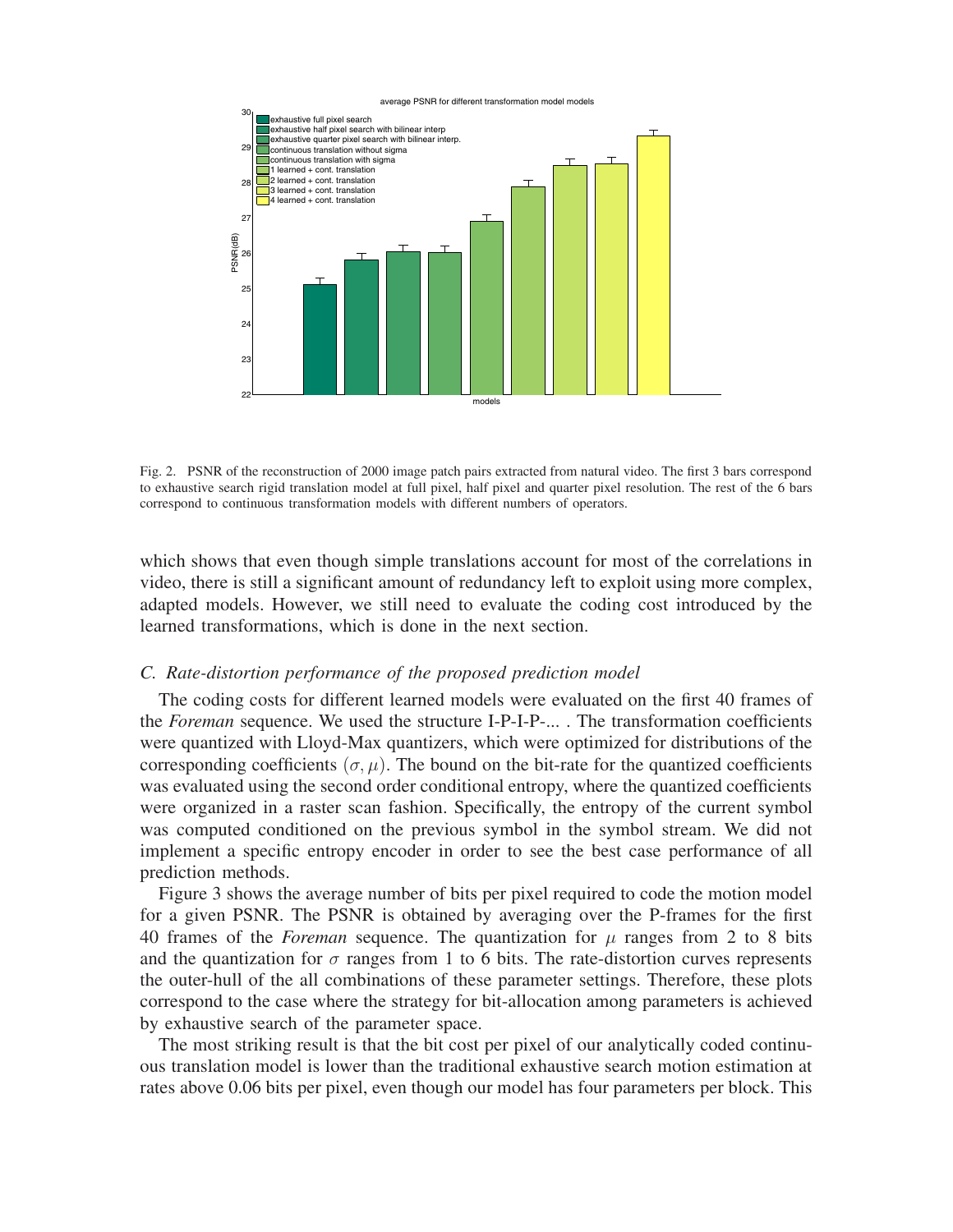

Fig. 3. The coding cost of different motion models versus the PSNR of model reconstruction. This plot is obtained by averaging over the P-frames of the first 40 frames of *Foreman*.

suggests that the inferred coefficients are more consistent between neighboring blocks, which leads to smaller second order entropy and more efficient encoding. This probably means that the motion field defined by the inferred continuous translation coefficients is more spatially regular, where the regularization comes from the smoothing operator introduced in the model. The most complex models that incorporates one and two learned transforms in additional to the translation operators (green and cyan curve) outperform the other models at higher rates.

### *D. Performance of the hybrid video coder*

Finally, we have evaluated the coding performance of a full hybrid video coder using learned transformation models. The transformation model coefficients of the P-frames are quantized and coded as described in the previous section. The DCT coefficients of the transformation compensated residual are quantized uniformly and their coding cost is computed with empirical entropy.

In the hybrid coding scheme, there is a trade off between the coding cost for the motion model and the coding cost for the residual. In general, better motion models lead to lower energy in the motion compensated residual and to lower coding cost for the residual. On the other hand, a more complex motion model with a larger number of coefficients is more expensive to code. Figure 5 shows the rate distortion of the first 40 frames of *Foreman* coding with different motion models. For each of the motion models, we vary the number of quantization bins for  $\mu$ ,  $\sigma$  and the DCT coefficients of the residual. The curves shows the outer hull of the rate distortion of each model. The continuous translation model introduced in this paper outperforms the traditional subpixel exhaustive search motion model at higher bit-rates by up to 1dB, while it performs competitively at lower bit rates.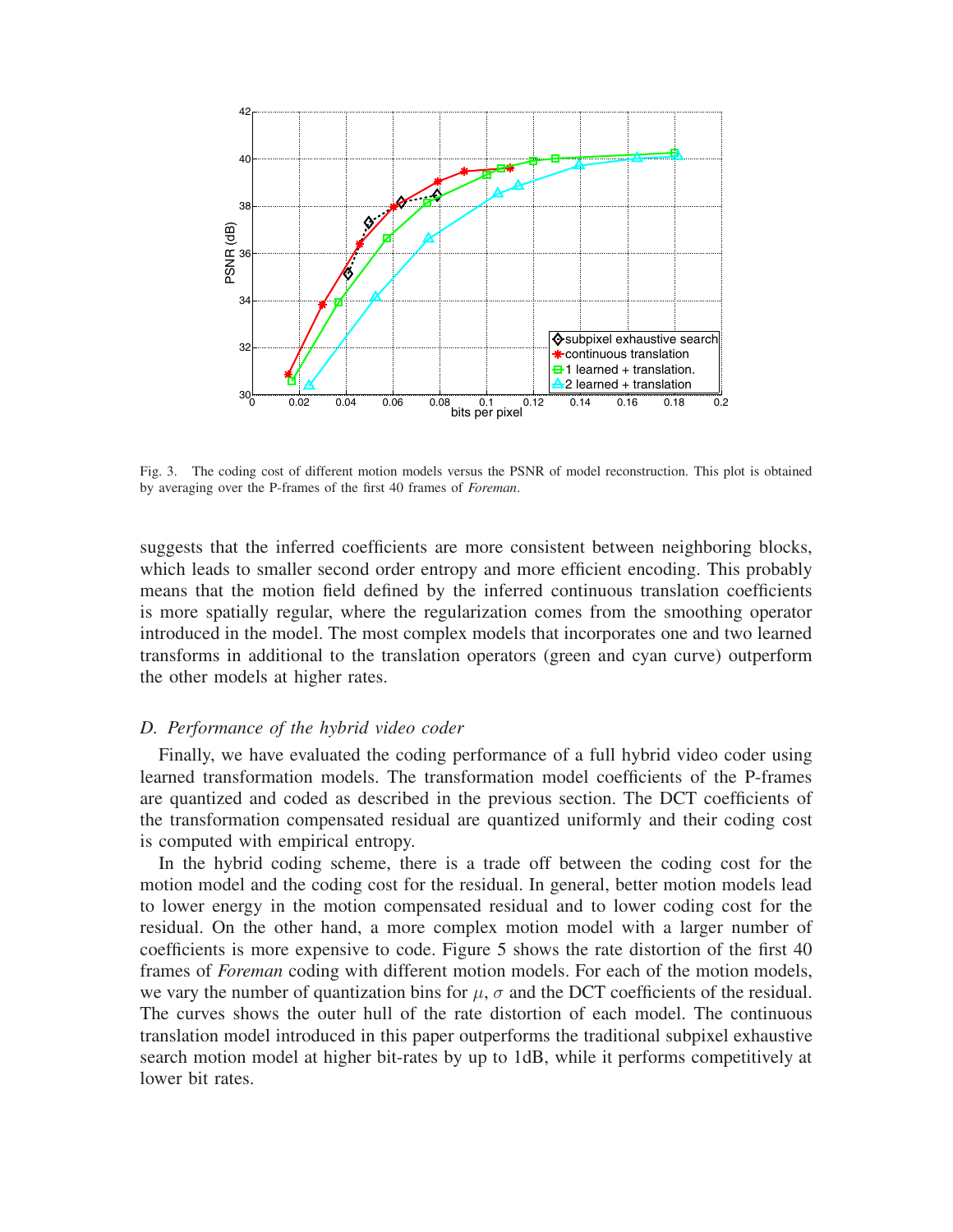The coding cost increases as the motion model becomes more complex than continuous translation (i.e., when including more learned transformations). We believe this to be largely caused by two factors. First, the quantization based on Lloyd-Max optimization is suboptimal because the image distortion is not equal to the coefficient distortion, as shown in Section III-A. Second, the residue after transform compensation has different statistics than in the case of translations only, which suggests that a different residual encoding strategy might prove useful. Figure 4 shows the power spectrums of the residue after applying different prediction models. Those models with additional learned operators have less power at low frequencies, suggesting that a DCT basis may not be well suited to them. These are important questions to address for the complete coder design, and we believe that more advanced quantizer and encoder models will lead to even better rate-distortion performance than the continuous translation model.



Fig. 4. The 2d power spectrum of the motion compensated residual of frame 14 of *Foreman*. Low frequencies lie in the center of the image, and the DC component has been removed.

## V. CONCLUSION

We have proposed a method for learning transformation operators in natural movies, which are then exploited for removing the inter-view redundancy in a predictive video coding scheme. The efficiency of the learned models has been evaluated with respect to the quality of the prediction and the rate-distortion efficiency of a hybrid video coding scheme. We have shown that the coder based on learned transformations outperforms the standard coder based on prediction with the exhaustive search motion estimation model at rates above 0.06 bpp. These results suggest that the proposed method has potential for designing video coders that are able to efficiently compress data characterized by a